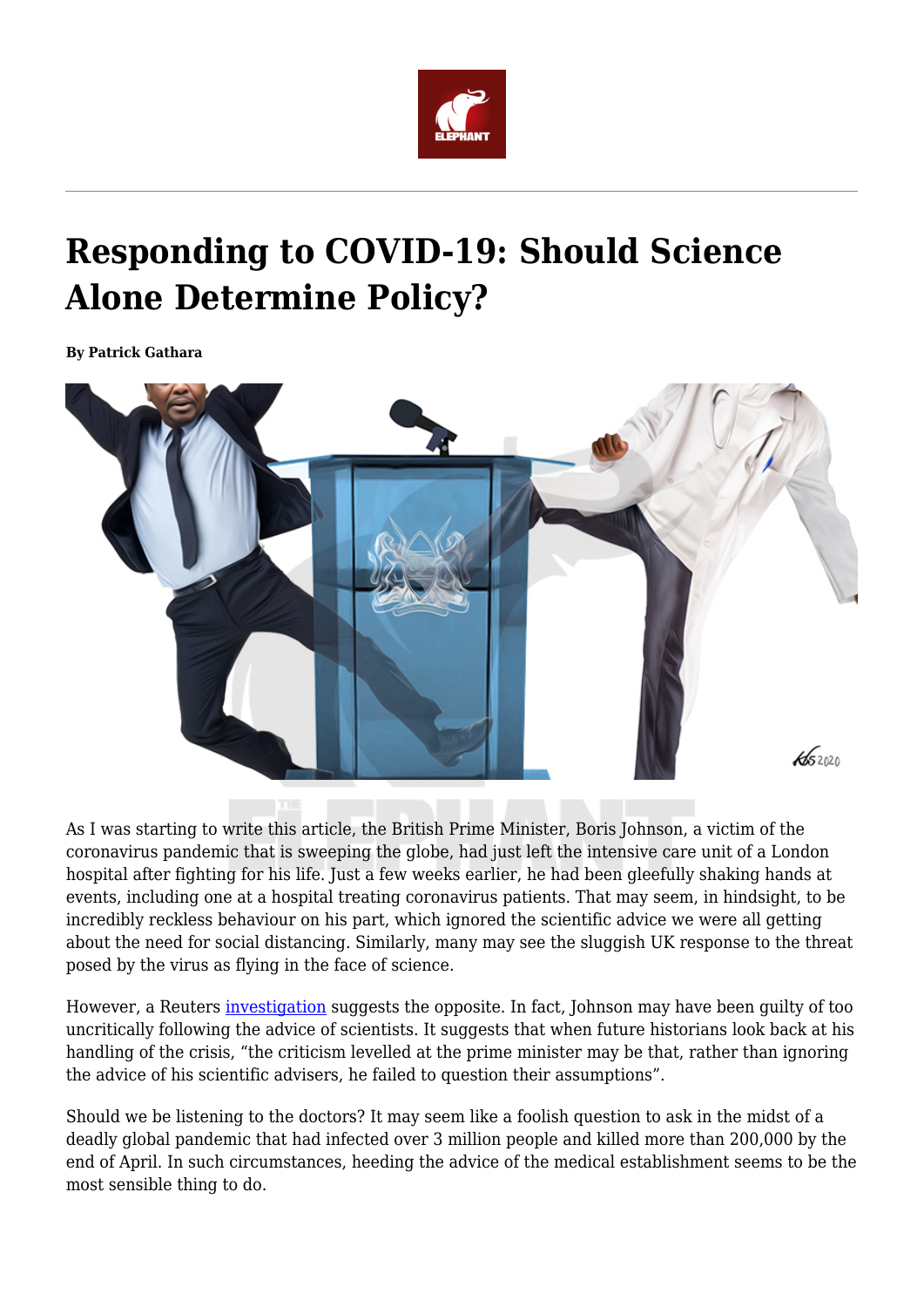However, as the disruption of national and global commerce and travel demonstrates, the coronavirus does not just attack individuals; it poses a threat to entire social and economic systems built around mass personal interactions, be they markets or transport systems. And though medics may be adept at safeguarding and even curing our bodies, they are perhaps less so when it comes to societies. As Kenyan economist and outspoken public intellectual, Dr David Ndii, [pointed out](https://twitter.com/DavidNdii/status/1241280173577850880) on Twitter, "Our medical/epidemic experts seem to understand pathogens/disease spread but they don't seem to understand people/society. And that's a problem."

However, this has not stopped governments around the world from [rolling out](https://www.wsj.com/articles/in-the-coronavirus-crisis-deputies-are-the-leaders-we-turn-to-11585972802) the high priests of science (medical doctors and epidemiology specialists) to lend legitimacy and credibility to the measures they are taking, in some cases [reluctantly,](https://www.nytimes.com/2020/04/02/world/coronavirus-live-news-updates.html) to combat the virus. It is, after all, difficult for the ordinary citizen to argue with inevitability as presented by knowledgeable people who have spent their lives drinking from the fountain of wisdom and who now come armed with charts and graphs and statistics predicting a terrifying apocalypse if we do not obey.

Yet the question still should be asked whether it is desirable that science and scientists should be dictating government policy responses. One thing to keep in mind is that despite the appeals to it, science doesn't actually tell us what to do; rather, scientists attempt to explain the linkages between variables, to predict what might happen if we decided on a particular course of action. As Therese Raphael [explains](https://www.bloomberg.com/opinion/articles/2020-03-31/what-the-coronavirus-models-are-trying-to-tell-us), "The world of scientific modelers looks so neat — pristine sloping lines on twodimensional axes that tickle our love of pattern recognition and cause-effect. Only, that's deceptive; it simply masks all the uncertainty."

Models are simplified representations of reality, and inasmuch as scientists may recommend a particular path, this recommendation is based on their interpretation of what the science is telling them about the options they have looked at, the assumptions they have made, and the variables they have decided to consider. As Dr Mark Nanyingi, an infectious diseases epidemiologist [explains,](https://theconversation.com/predicting-covid-19-what-applying-a-model-in-kenya-would-look-like-134675) "Models can help in forecasting where and when the diseases are likely to occur and what measures are needed to slow down the spread. This can guide future government policies for better preparedness and response to pandemics."

One thing to keep in mind is that despite the appeals to it, science doesn't actually tell us what to do. Rather, scientists attempt to explain the linkages between variables, to predict what might happen if we decided on a particular course of action.

Further, as the saying goes, to a man with a hammer, every problem looks like a nail. So different scientists will bring their various biases to their assessment of problems. While medics may privilege the need to do whatever it takes to arrest the disease, economists, on the other hand, may point out that harming the economy could create worse problems.

Even within the medical fraternity, one might be likely to find people who think that focusing on coronavirus while ignoring other diseases that kill many more people may be a mistake. As Tom Angier of the University of St Andrews [points out,](https://blogs.lse.ac.uk/europpblog/2013/01/03/the-technocratic-temptation-tom-angier/#Author) "There are significant disagreements between experts even within limited domains of expertise, and these disagreements are often themselves fundamentally political." He adds that it would be naïve to expect politically neutral results. "The rule of experts would generate not expert rule, but a cacophony of conflicting views and interests."

Asking whether we should listen to our doctors is not about questioning their capabilities and knowledge; it is about querying the role of science and scientists in democratic governance and decision-making. Few would argue that they have no role. But it is another thing altogether to claim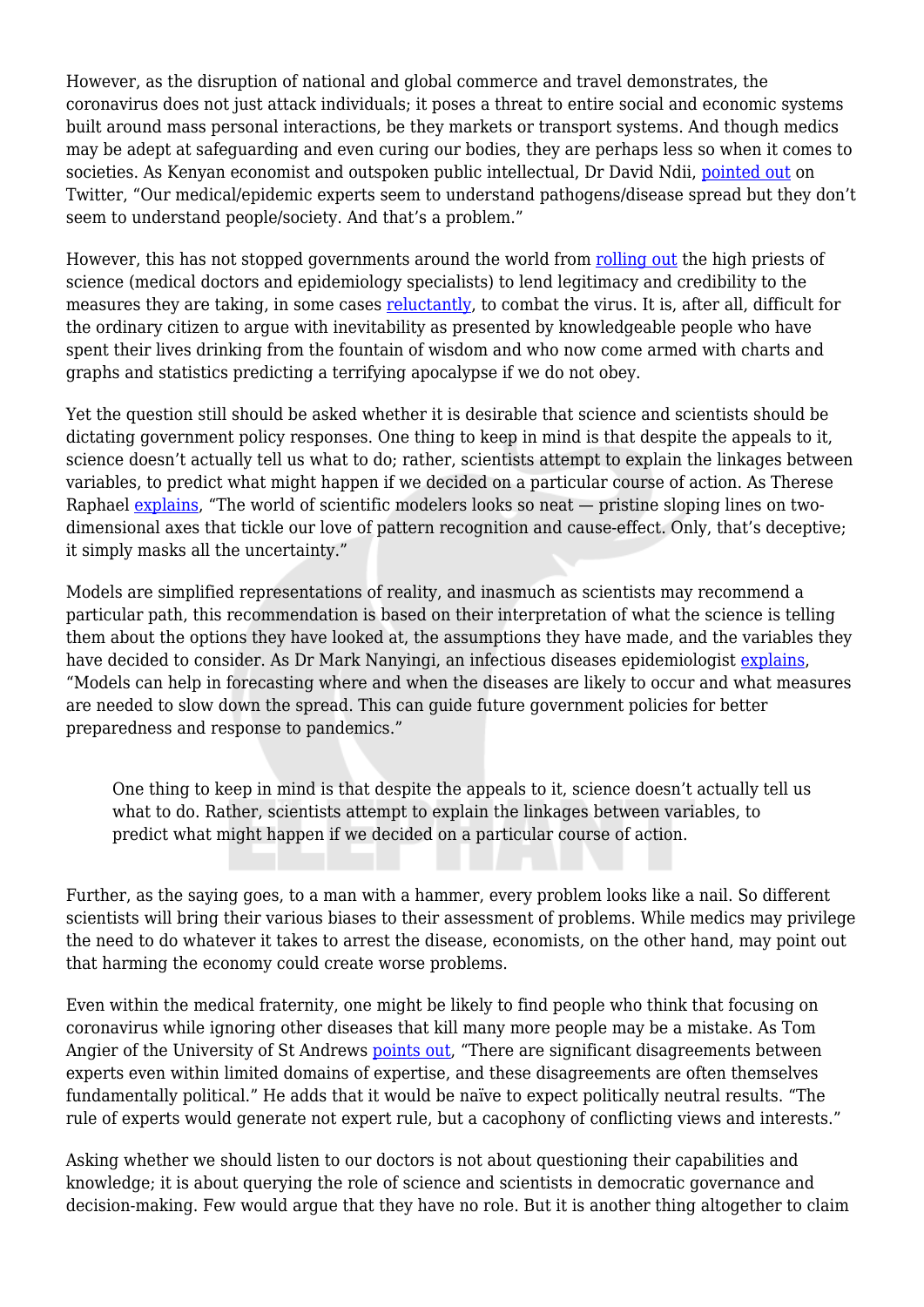that theirs are the only considerations. For one, when scientists speak, it is not just the science talking; they bring with them their biases, even prejudices, as exemplified by the recent [suggestion](https://www.aljazeera.com/news/2020/04/racism-row-french-doctors-suggest-virus-vaccine-test-africa-200404054304466.html) by two French doctors that a potential coronavirus vaccine should be first tried out on Africans. As Prof W. Henry Lambright [notes,](https://www.jstor.org/stable/pdf/25145570.pdf?refreqid=excelsior%3A1b56001a4b305327692e47eb4f73d0a9) "When scientists leave their labs to advocate position they may be behaving much like other interest groups, trying to influence public policy."

More importantly, technocracy (rule by unelected skilled experts) or its cousin, epistocracy (rule by the knowledgeable) may not be a good idea. As David Runciman explained two years ago in an intriguing [article for the](https://www.theguardian.com/news/2018/may/01/why-replacing-politicians-with-experts-is-a-reckless-idea) *[Guardian](https://www.theguardian.com/news/2018/may/01/why-replacing-politicians-with-experts-is-a-reckless-idea)*, "Even qualified economists often haven't a clue what's best to do. What they know is how to operate a complex system that they have been instrumental in building so long as it behaves the way it is meant to. Technocrats are the people who understand what's best for the machine. But keeping the machine running might be the worst thing we could do. Technocrats won't help with that question." Substitute medics for economists and you begin to see the conundrum.

Asking whether we should listen to our doctors is not about questioning their capabilities and knowledge; it is about querying the role of science and scientists in democratic governance and decision-making.

The British response provides a telling example. In explaining why the UK government did not join the rush to impose a lockdown, Graham Medley of the London School of Hygiene and Tropical Medicine, who chairs a group of scientists advising the government on pandemic responses, [told](https://www.theatlantic.com/health/archive/2020/03/coronavirus-pandemic-herd-immunity-uk-boris-johnson/608065/) *[The](https://www.theatlantic.com/health/archive/2020/03/coronavirus-pandemic-herd-immunity-uk-boris-johnson/608065/) [Atlantic's](https://www.theatlantic.com/health/archive/2020/03/coronavirus-pandemic-herd-immunity-uk-boris-johnson/608065/)* [Ed Yong](https://www.theatlantic.com/health/archive/2020/03/coronavirus-pandemic-herd-immunity-uk-boris-johnson/608065/): "My problem with many countries' strategies is that they haven't thought beyond the next month. The U.K. is different." The country would not be panicked into taking rash measures, such as closing down schools, "in a way that feels good but isn't necessarily evidencebased".

Waiting for the evidence to come in before making a decision may sound like a good plan in the academy, but in the real world, decisions often need to be taken in the absence of full information, and waiting can have catastrophic consequences, as was the case in Italy.

## **Who decides?**

So who should determine what the best course of action is? In a democracy, this function is left to elected public officials who then answer to the electorate. But are politicians any better placed to make wiser decisions? Not necessarily. However, as Runciman argues, the advantage of democracy is assuming that no one has a monopoly on wisdom; it "protects us against getting stuck with truly bad ideas", even when these are promoted by the most knowledgeable people on the planet.

Democracy is better thought of as system for limiting the harm that governments can do than as a route to generating the best possible decisions. "Rather than thinking of democracy as the least worst form of politics, we could think of it as the best when at its worst." And such damage limitation is undoubtedly a virtue when poor decisions – such as choosing to wait – could lead to people dying in the streets. As Prof Rupert Read [writes](https://www.edp24.co.uk/news/politics/pandemic-publix-inquiry-needed-says-rupert-read-1-6597165) regarding the situation in the UK, "Make no mistake, it is government policy that has led to the dire situation we are now in."

But democracy cannot function in the absence of information and transparency about the basis on which governments are making their decisions. In the case of the UK, Yong pointed out that the models and data that had influenced the government's initial strategy hadn't been published, much to the chagrin of many scientists. "If your models are not ready for public scrutiny, they shouldn't be the basis of public policy," one scientist told him. The same could be said of other countries,